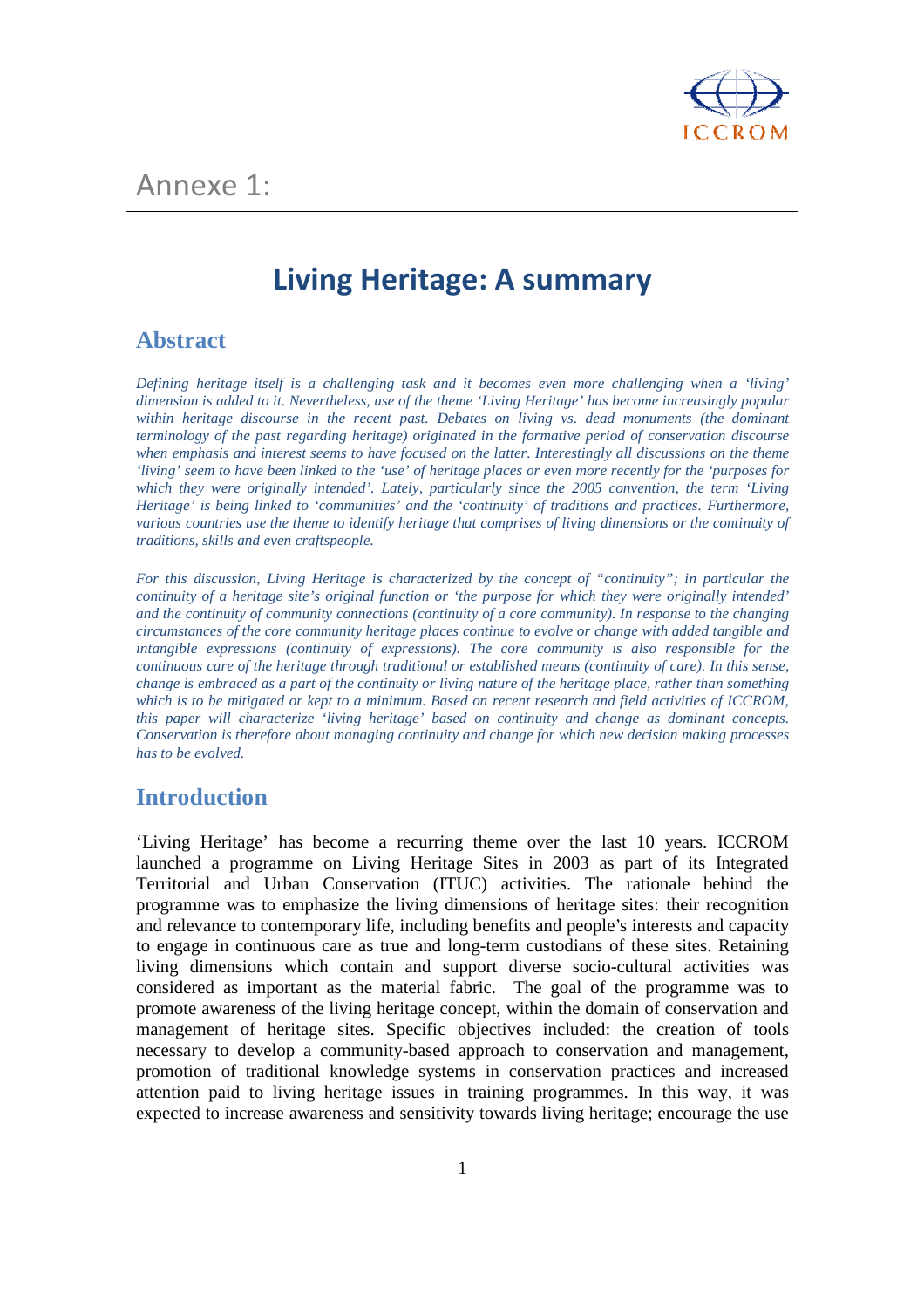

of local resources, traditional practices and know-how; strengthen efforts to retain local craft traditions; and increase support for social and religious activities and functions played by sacred places.

The five-year programme started with a strategy development meeting held in Bangkok in 2003<sup>i</sup> and the Forum on Living Religious Heritage held in Rome in 2003 (Stovel, Stanley-Price, Killick 2005). The Mekong River Project emerged at the strategy meeting and aimed at carrying out several pilot studies in the region, with the main activity conducted in Phrae, a region in the northern part of Thailand. Interim results of this project and some of the ongoing research were discussed at a workshop on 'empowering communities' held in 2005 in Thailand (Wijesuriya, Right 2005). This was a theme which emerged from various pilot projects and experiences in other parts of the world. A number of internships, individual research projects and several fellowships were carried out at ICCROM to further develop and synthesize the results<sup>ii</sup> based on which, a workshop was held in Bangkok in 2009. Since 2003, several PhD dissertations were submitted at a number of universities on these themes; many of those candidates engaged in discussions with ICCROM staff.

### **Other recent developments in heritage approaches**

While ICCROM carried out the Living Heritage Sites programme, UNESCO adopted the Convention for the Safeguarding of the Intangible Cultural Heritage (ICH) in 2003 and it came to effect soon after. This became an increasingly popular instrument and soon incorporated the theme of 'living heritage' into its activities. However, intangible heritage approach has also been criticized for its lack of a holistic view on heritage by only emphasizing the intangible aspects (Wijesuriya, 2010). There are many parallels between the ideals being promoted between intangible heritage and the Living Heritage Approach, but no formal links have been established. The focus on 'living heritage' – which is acknowledged in the intangible heritage too, can in fact effectively address the above-mentioned criticisms of intangible heritage. Community as a central theme is the most obvious aspect of the two approaches.

Conservation as the 'management of change' is another view that has become increasingly popular over the last two decades. The central theme of continuity invariably linked to change therefore, conservation is about the management of continuity and change and has little or no contradiction with the new idea.

It was also during this time that the UNESCO programme on historic urban landscapes was born and developed, with some input from ICCROM. The final result came in the form of UNESCO recommendations, which also have some parallels to what has been developed in the Living Heritage Sites programme.

Hence, the Living Heritage Sites programme has evolved in response to some major criticisms of conventional heritage conservation and management approaches (Wijesuriya 2010) and it also integrates some of recent developments in heritage discourse. It should be mentioned here that the living heritage sites programme was developed within the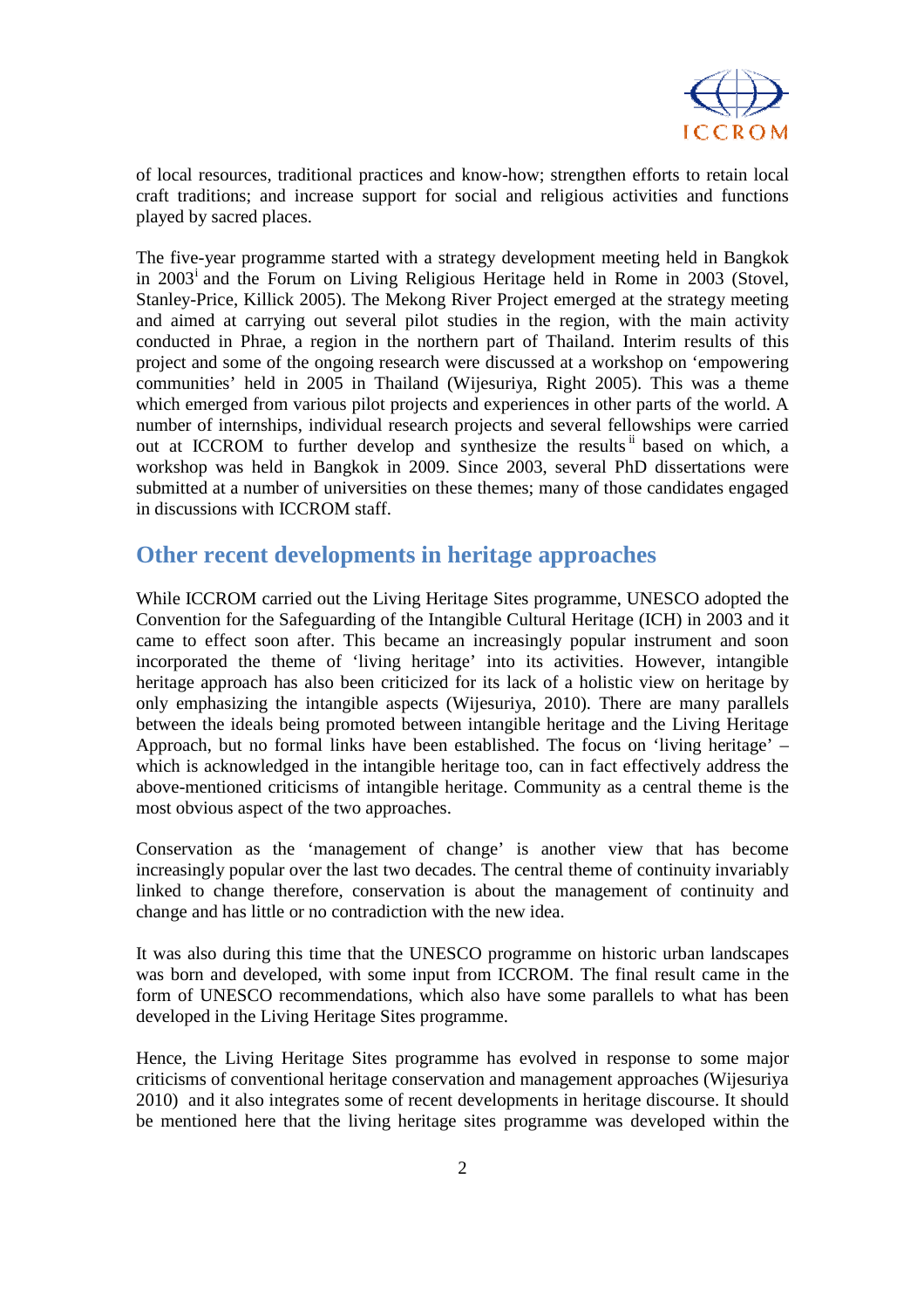

context of immovable heritage, it indeed advocate to avoid compartmentalization between tangible and intangible and movable and immovable. The Living Heritage Approach, therefore, is not necessarily a substitute for the earlier developed approaches  $\overline{\text{iii}}$ , but it is a complementary development to contemporary heritage management approaches. As the participants of the Bangkok meeting in 2009 agreed the Living Heritage Approach is an improvement on the two existing approaches namely, fabric based and values based and can be adapted to deal with any category of heritage. Indeed, the experience of living heritage sites programme that generated the interests for ICCROM to develop a general programme for promoting 'people-centred approach to conservation'iv in which the beneficiaries are both the heritage and the community.

## **Continuity as the key to living heritage**

There is a risk of trying to define heritage. The World Archaeological Congress has an email server for its members. In 2008 one of the members proposed to form a group to define heritage, This was resisted by the majority. As one scholar put it: 'I think heritage is too important a field of enquiry to be left to "experts" who wish to fix it (and thereby kill it stone dead)!' (John Carman in WAC email) another scholar endorsed this and said: 'it strikes me that all such "definitions" are (and should be) contingent, context-sensitive, and fluid' (Carol Mcdavid in WAC email). However, throughout the Living Heritage Sites programme, it was abundantly clear that there was a need to expand the way we think about heritage that will capture the significance of living dimensions as we do for the material remains of the past. This was necessary for professionals and practitioners to re-orientate their approaches to conservation. Most importantly, this helps to convince communities that they have a role in conservation and management of heritage and indeed could be the principal beneficiaries.

At the Strategy Development meeting mentioned above, it was concluded that the 'continuity' is the key to characterizing living heritage and since then, all our work carried out within the programme has reinforced this conclusion. The Intangible Heritage Convention also recognises continuity as a key element in defining living heritage. Continuity is therefore the basis on which to characterise living heritage. Indeed, all heritage places (as we called them today) have been continued to survive and changed: some adapting to time and needs of the society but performing some function, some abandoned by the people. Of the former, some functions (use) were the same for which heritage places were created and such places are characterized as living heritage which will be discussed below. In many ways, heritage which *continues* to perform functions for society hasn't faced that divorce from present society, the isolation that the 'museumification' process that many Western management systems have created. The need for new approaches conservation and management continuity is therefore a need of the day.

The conventional conservation approach, which is the legacy of the modern conservation movement<sup>v</sup>, was built on some assumptions and with some knowledge gaps. In particular it has overlooked the living dimensions of heritage places by placing greater emphasis on the fabric. This often results in the suppression and even the breaking down of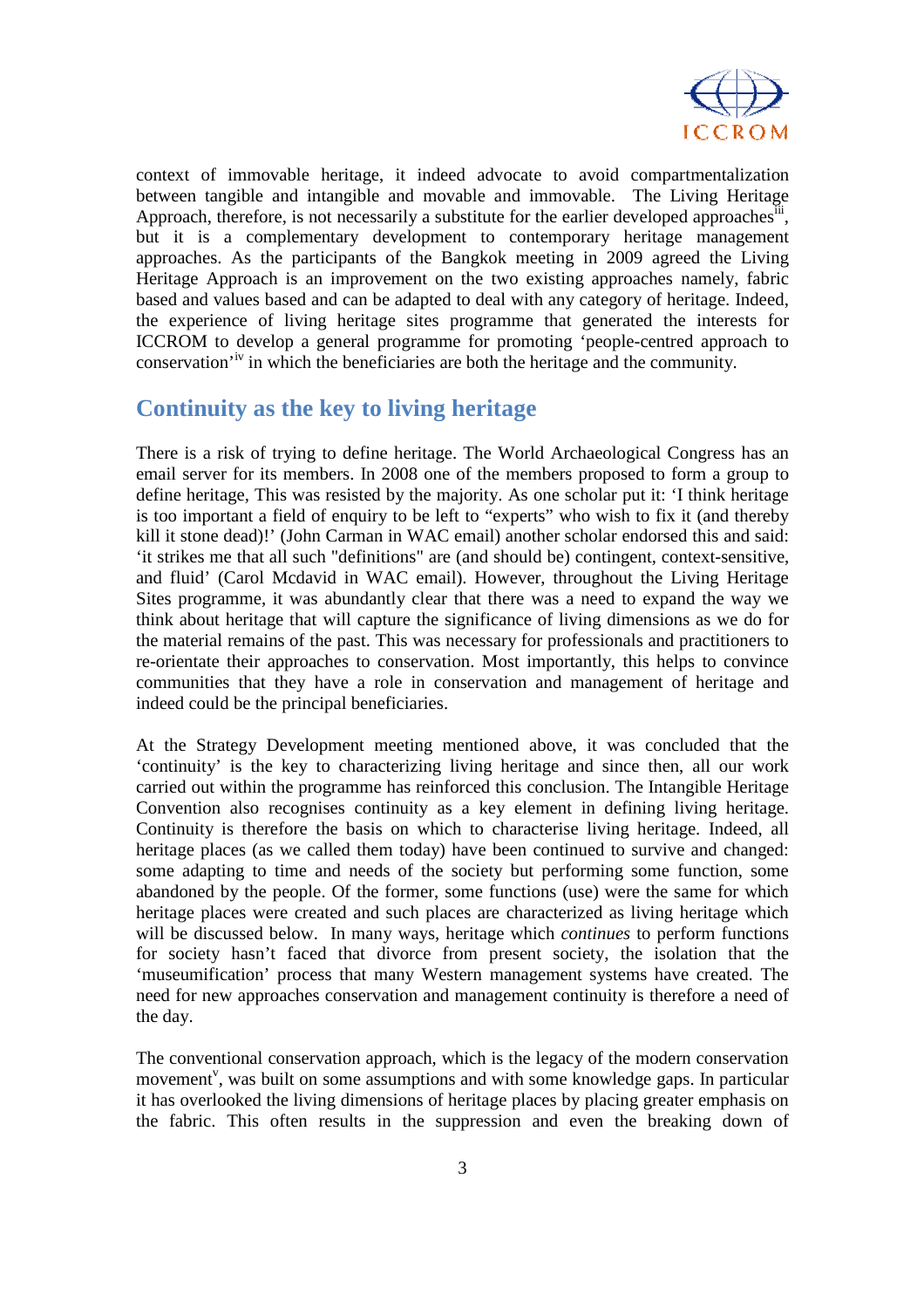

communities' connections to heritage and the marginalization and exclusion of communities from conservation and management of heritage, with long-term negative consequences for the heritage itself (Ndoro, Tauvinga 2003). We have argued elsewhere that the conventional conservation approach has overlooked three key elements of heritage namely: diversity, continuity and community (Wijesuriya 2010). One reason for overlooking the continuity relevant to this discussion was the assumption that the historical continuity between the past and present in heritage has been broken. This led to the development of conservation principles that advocate freezing heritage in a given time and space, thus eliminating the idea of continuity within the discourse. But let me highlight why continuity is important.

The link between the past, present and future is not always broken or unconnected and cannot be always considered as linear. The fact that time was considered as a linear concept was well established in the western society and not surprisingly, conservation principles were influenced by this. Philippot explains that 'the past has been considered by Western man as a complete development, which he now looks at from a distance, much as one looks at a panorama…' (Philippot 1996) In other words, this makes it easier to draw a line between the past, present and future.

However, different societies have different views and maintain different links with their past and some considered time as a cyclical concept. For instance, Hinduism views the concept of time in a different way. Hindus believe the process of creation moves in cycles and because the process of creation is cyclical and never ending, it 'begins to end and ends to begin'. This is true for Buddhism (Wijesuriya 2010) as well which includes the concept of 'samsara' or the wheel of life, which consists of birth, life and that occurs in cycles, which explains vividly that time is cyclical.

The fact that there is an unbroken link between the past and the present is evident in many other non-western societies as well. Anyon explains that for American Indians: "time is often not the linear concept it is to most Americans…To the Zunis, the present does not have to look like the past because the past lives on in the everyday actions of the Zuni people. The essential cultural difference is that non-Indians want to see the past to know it, whereas to Indians the present embodies the past and thus they do not necessarily have to see their past to know it" (Anyon 1991). Matunga from New Zealand explains the view on time for the indigenous Maori community: 'The past is viewed as part of the "living present". This is at odds with the view that there is a firm line between the past and the present, and which often results in the relinquishing of obligation to the past in favour of the present' (Matunga 1994).

All these lead to the conclusion that there is a historical continuity between the past and the present and therefore heritage has to be understood from this point of view as well. This may not be true for placed abandoned by societies and fallen into ruins which we presently identified as but the principle of continuity and changes apply to them as well. More importantly, these have many implications for their protection. Anyon has articulated this vividly: 'While the protection of the past appears to be a simple concept, both the "past" and the nature of its "protection" are culturally defined' (Anyon 1991).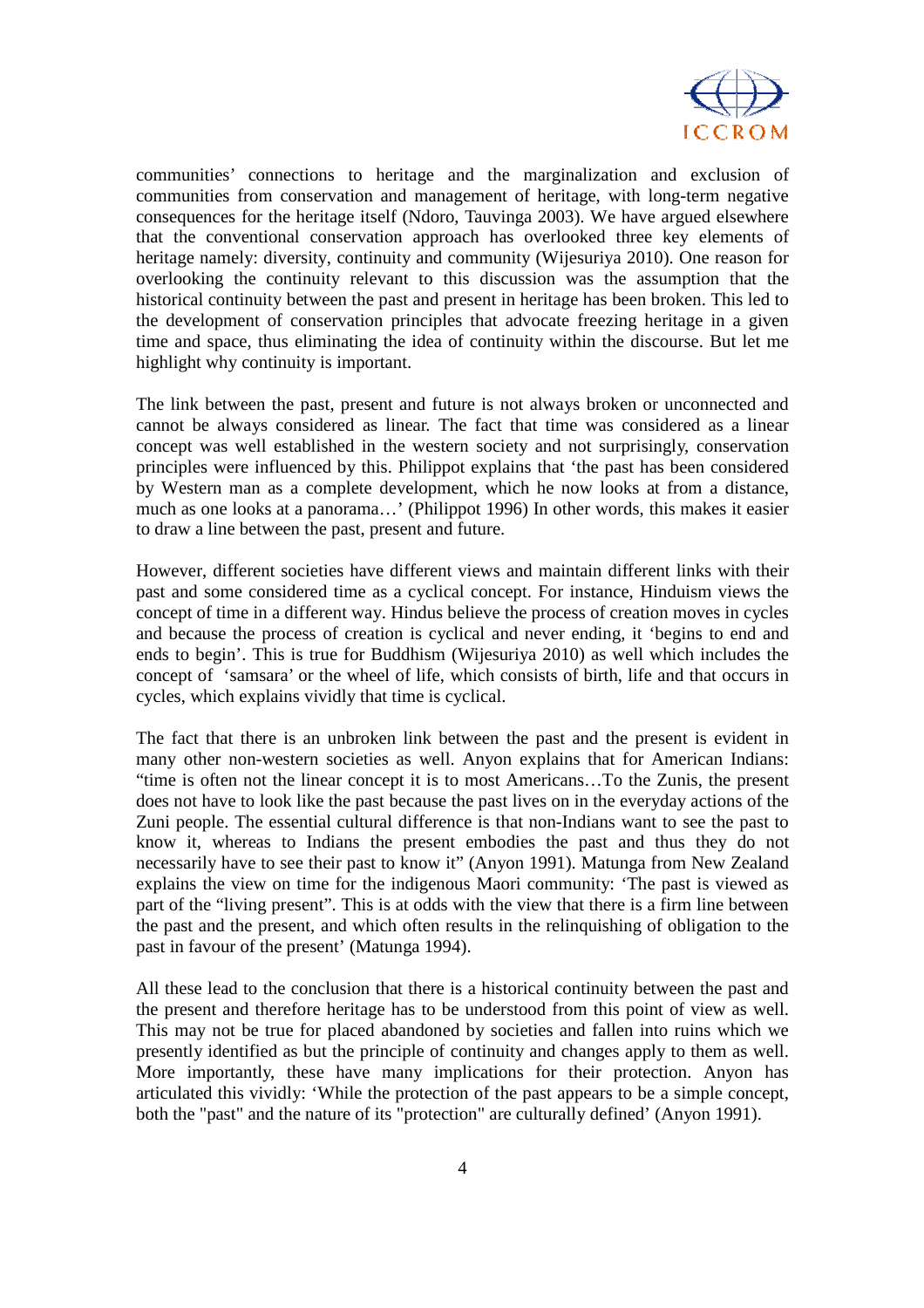

Historical continuity has already been recognized at an international level within the Intangible Heritage Convention. It says that intangible heritage 'is transmitted from generation to generation, is constantly recreated by communities and groups in response to their environment, their interaction with nature and their history, and provide them with a sense of identity and continuity'. This indeed is true for heritage characterized as living heritage as well and will be further discussed below.

## **Continuity of the function (use)**

Having concluded that continuity is a key feature that helps to characterize living heritage, we have further surmised that use (or the function) for which it was originally intended is an important element of defining continuity for this discussion. This should not be confused with the fact that all heritage places have some form of function or use for the present society. Use or the original function is also a key component of the cultural contents (Wijesuriya 2007) of a heritage which is linked to the identity of a people and establish strong bonds or connections. It is also well established that the challenges for conservation and management are greater when heritage under consideration maintains its original function (including contested issues and even destruction).

Use or the original function was a key theme within the heritage discourse debated for nearly a century (although it was eclipsed by concerns for the emphasis placed on the fabric). The Resolutions adopted at the Madrid Conference  $(1904)$ <sup>vi</sup> divided monuments into two classes, *dead monuments* i.e. those belonging to a past civilization or serving obsolete purposes, and *living monuments* i.e. those which continue to serve the purposes for which they were originally intended. Key to the difference was the purpose or the function for which they were originally built. Implications of conservation of such places were also elaborated in the same resolution as follows:

- 1. Living monuments ought to be *restored* so that they may continue to be of use, for in architecture utility is one of the bases of beauty.
- 2. Such restoration should be effected in the original style of the monument, so that it may preserve its unity, unity of style being also one of the bases of beauty in architecture, and primitive geometrical forms being perfectly reproducible. Portions executed in a different style from that of the whole should be respected, if this style has intrinsic merit and does not destroy the aesthetic balance of the monument.

The following quote reflects the debate continued in Great Britain as far back as 1913 on the same lines as above. Charles Peers, Chief Inspector of Ancient Monuments wrote in 1913 (Emerick 2003):

'There is a great distinction between buildings which are still occupied and buildings which are in ruins. Buildings which are in use are still adding to their history; they are alive. Buildings which are in Ruin are dead; their history is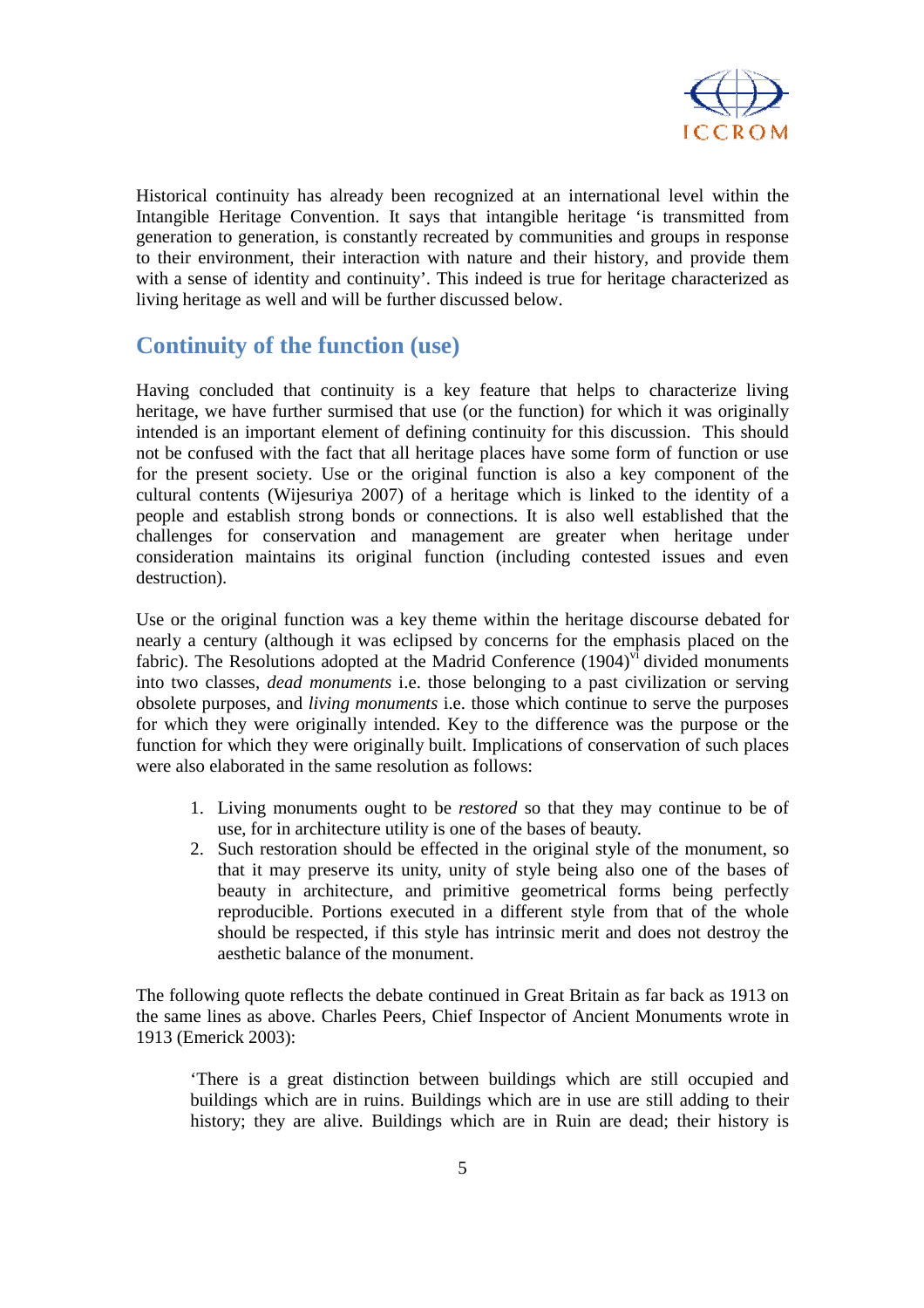

ended. There is all the difference in the world in their treatment. When a building is a ruin, you must do your best to preserve all that is left of it by every means in your power. When you come to a building which is being used as a dwelling house, or a church…you have a different set of problems. You have to perpetuate it as a living building, one adapted to the use of the present generation, but which has a history to be preserved'.

When John Marshal, wrote the famous conservation manual in 1927 for the Archaeological Survey of India, he also recognized the 'living Monuments' and guided saying 'in the case of living monuments it is sometime necessary to restore them to a greater extent than would be desirable on purely archaeological grounds........'. (Marshall 1923)

With regard to restoration of religious buildings in use in Sri Lanka, Paranavitane (1945) in 1945 wrote 'restoration of ancient shrines … has to be carried out without hurting the religious susceptibilities of the people…..that intervention by the Department does not affect their vested interests and traditional rights…'

However, at the time of writing the Venice Charter which emphasied the protection of the fabric or the material remains, therefore, the use or the function for which they were built was not a major concern. In fact the assumption was that it was the duty of the heritage professionals to find a suitable use for heritage under consideration, hence recommendations to "use of them for some socially useful purpose". At a later stage, when the values-led approach was introduced, 'use' was one of the values that stakeholders may wish to consider when assessing significance, without making a distinction between the original and current use which may be different. This was called 'user value' and had no hierarchy was established in the assessment process.

Today, however, we do not consider any heritage as 'dead'. While some heritage places continue to be used for the purpose for which they were originally built, others have acquired new functions or use mostly assigned by the heritage professionals. New functions may be touristic, economic or social such as converting buildings to museums. However, as will be illustrated below, there are greater implications for the conservation and management of heritage where the continuity of the original function is evident. Recognising or characterizing such a category of heritage was foreseen by Philippot at least 30 years ago. He indicated that: 'a concern for the conservation of the particular values of a historically transmitted and still living milieu… indeed requires a new definition of the object to be restored; this definition will have to be broader and more comprehensive than the traditional one.' (Philippot 1996) Here he refers a new category of heritage. There may be many ways of approaching this but we would argue that the continuity of use or the 'original function' or the purpose for which particular heritage was established is the most relevant to our discussion and to characterize heritage as envisaged by Philippot.

One can argue that original function has been replaced by new functions in some heritage places. However, there are many heritage places, of which original function is clearly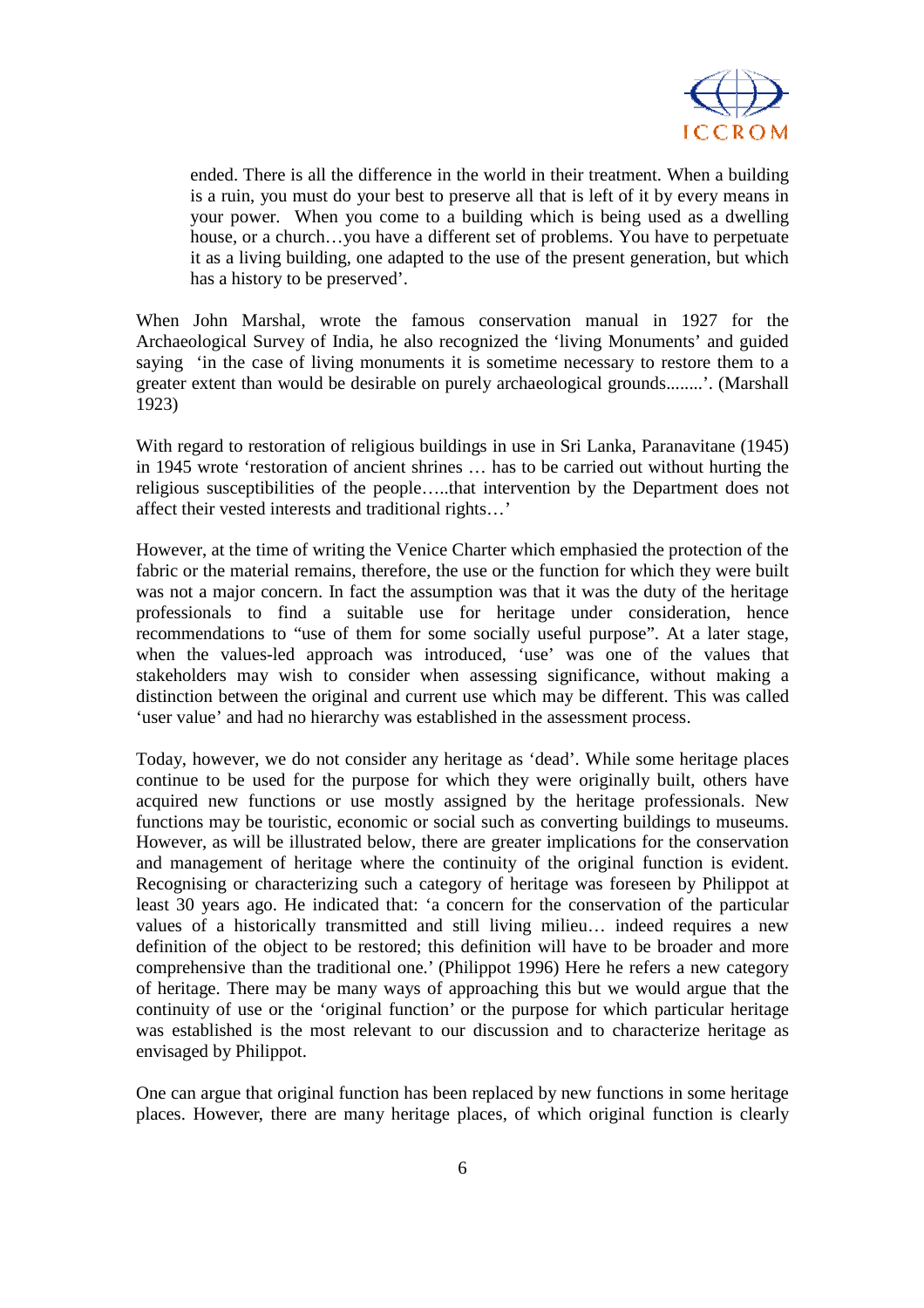

identified and varying attempts are made either to reintroduce the original function or to to maintain the status core. For instance, some of the ruined Buddhist sites in Sri Lanka are being restored and reuse for religious functions while some are remaining as archaeological sites. This is true for movable cultural heritage as well. Some objects of which original function is known are protected as museum pieces while others are being used for the purpose for which they were created. Buddhist statues displayed in the National museum of Thailand are allowed to be worshiped by the people. Even within this complexity, there is a need to mange continuity of heritage places of which original function remains or reintroduced.

## **Other elements of continuity**

Living Heritage Sites programme identified that where continuity of original function is evident, one can also identify three other supplementary elements of continuity. They are:

- 1. Continuity of community connections;
- 2. Continuity of cultural expressions (both tangible and intangible);
- 3. Continuity of care (through traditional or established means).

In fact, as seen in the diagram below, these connections to living heritage require different approaches to their understanding, conservation and management.



#### *Continuity of community connections*

If the original function continues into the present, there is an association or connection to a certain community for whom such places were created. We call them 'core communities' or the core decision-makers who (should) have more power within the decision making process than others e.g. practitioners, state authorities. The contemporary life of the core community is influenced by and influences such heritage.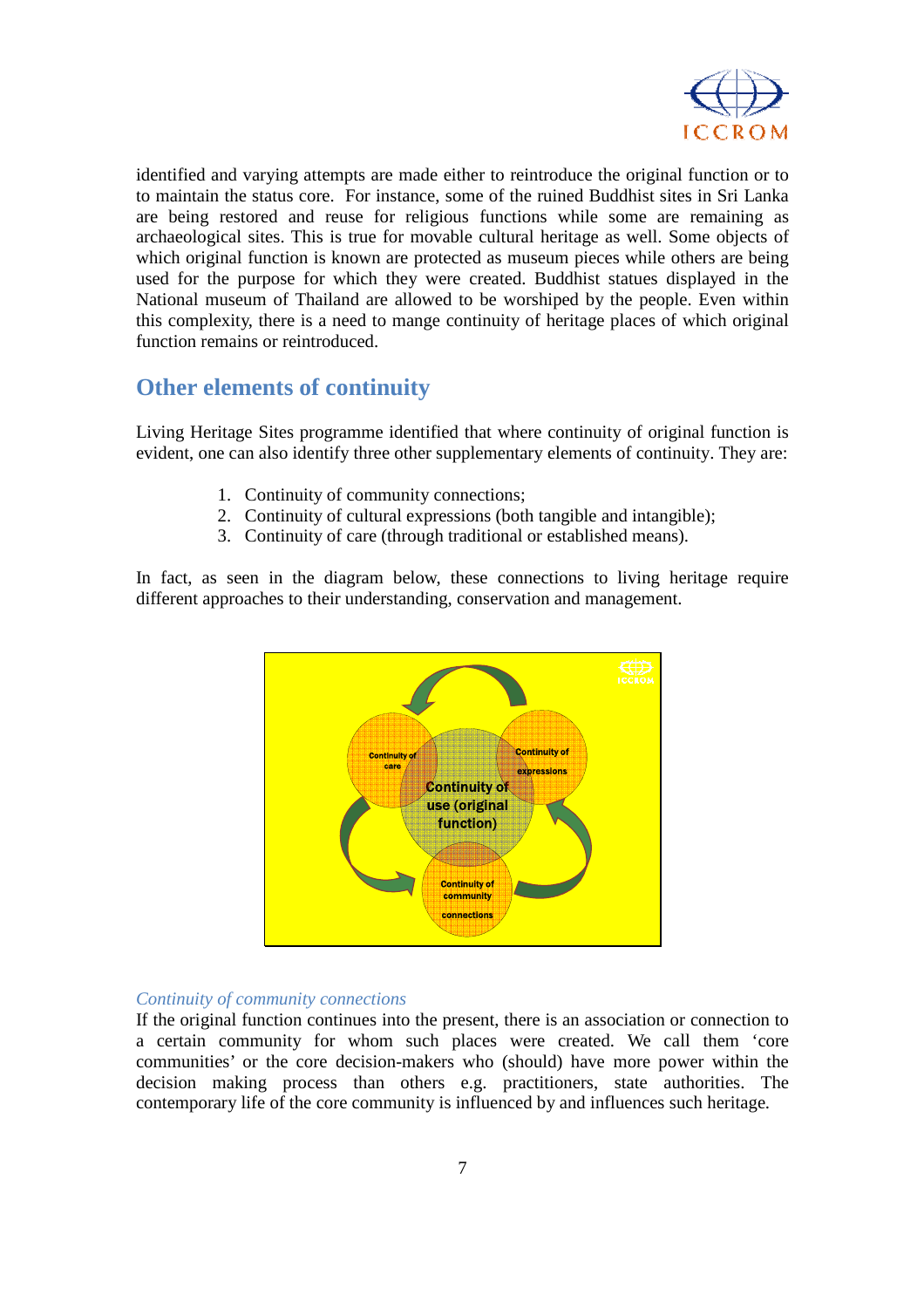

In fact, this community connection has been recognized in the ICH Convention while defining intangible heritage as 'expressions, knowledge, skills – as well as the instruments, objects…– that communities, groups and, in some cases, individuals recognize, as part of their cultural heritage'. Interestingly, the Nara Document refers to community in somewhat similar terms to a core community, as having 'responsibility for cultural heritage and the management of it belongs, in the first place, to the cultural community that has generated it, and subsequently, to that which cares for it.' In the process of identification, conservation and management of heritage, this link has to be understood and the expectations of communities have to be respected.

#### *Continuity of cultural expressions*

As mentioned before, all place continued to date and now called heritage have been subjected to change. When a heritage place maintains its original function and has a connected community, it does not remain static but continues to change/add various tangible or intangible expressions and changes can occur to existing tangible and intangible components. Indeed, their purpose is not conservation as material manifestations but to facilitate the function. Additions or changes to tangible expressions can be new construction, expansion of existing structures, renewal of buildings, changes to layout in order to facilitate the proper functioning and better serve users in response to changing circumstances which includes the growth of population. Similarly, the character of intangible expressions such as festivals, practices, pilgrimages may change or even add new items. In other words, there is a constant evolution of tangible and intangible expressions. What is relevant to intangible heritage quoted above is relevant here as well. This means that change has to be recognized as an inevitable phenomenon and the purpose of such heritage is not to freeze theim in time and space but to allow functional in the lives of communities. Indeed, communities do not compartmentalize heritage as tangible/intangible or movable/immovable and it is in this context that the Living Heritage Approach hopes to integrate the perceived dichotomies by relating everything to community.

#### *Continuity of care*

Core communities have been conscious of the continuity of their heritage and guaranteed the long term care (within their own definitions) and management with traditional or established means. For this purpose, they possess knowledge systems for maintenance, interventions, extensions and renewal of buildings and their overall management. For instance, Pali literary sources reveal all types of terminology to suit different interventions: 'patisankharam' – restoration; 'puna karayi'- renovation of a section to its original form; 'navakamma' – 'replaced anew'; 'pinnasankari' and 'navamkamankaryi' – 'replacing sections that have been decayed'; 'parkathika'- 'replacement of unit as it was previously'.

Some of these traditional management systems are well recorded while others are still in oral forms. An Indian treatise on architecture, Mayamatha<sup>vii</sup>, dates to the  $6<sup>th</sup>$  century AD and devotes an entire chapter to the restoration of monuments. A  $9<sup>th</sup>$ -century AD inscription from Sri Lanka (Wijesuriya 2005) outlines that '[There shall be] clever stonecutters and skilful carpenters in the village devoted to the work of [temple] renewal…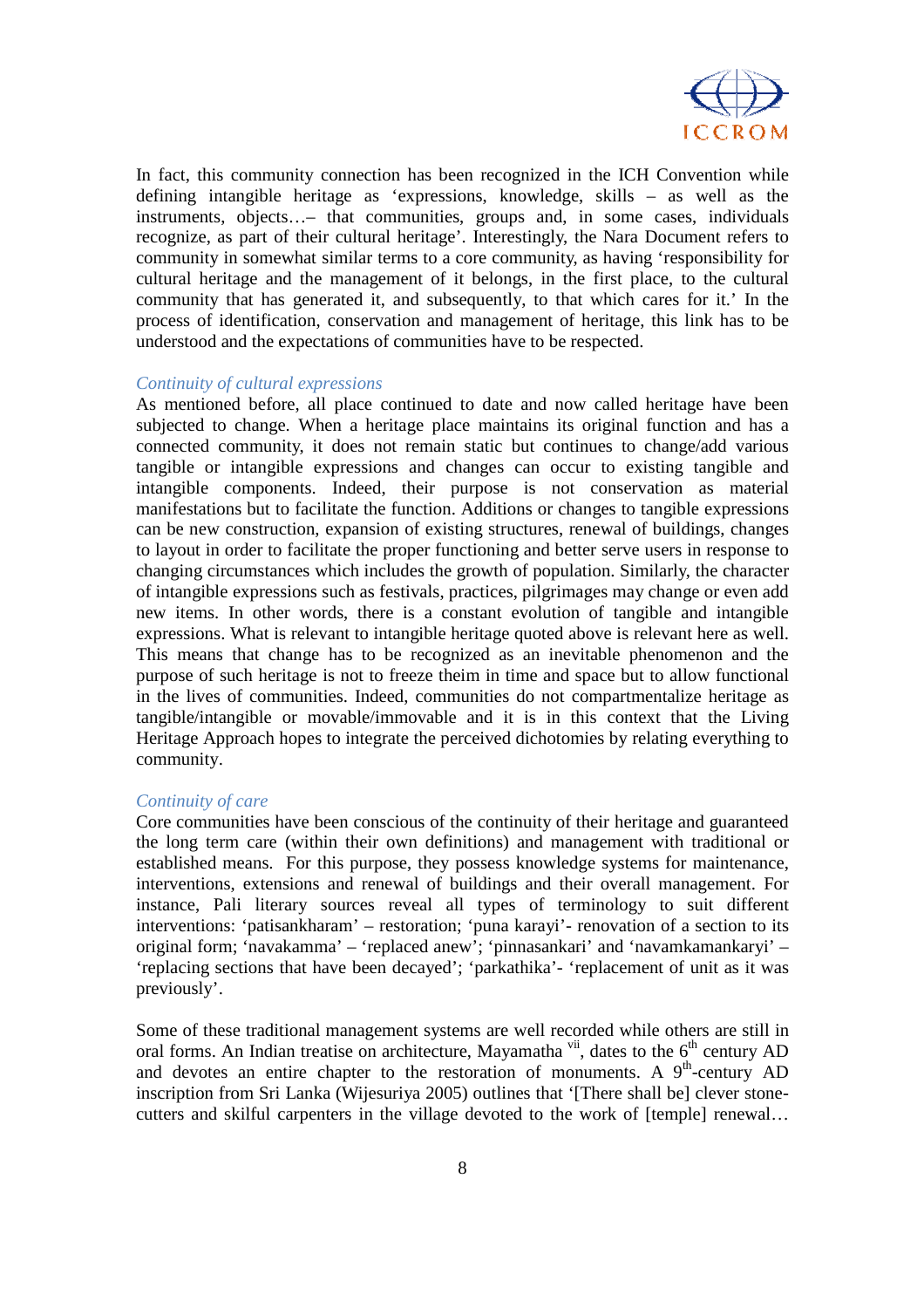

They all… shall be experts in their [respective] work… the officer who superintends work… his respective duties, shall be recorded in the register… The limit [of time] for the completion of work is two months and five days. Blame [shall be attributed to] … who do not perform it according to arrangement.'

In addition to the knowledge systems for care, there are traditions, skills, techniques and materials that are continued to use and can be utilized even today. All these were disregarded by the heritage sector until recently in the guise of modern conservation movement, but could still be used if adequate attention is given. Some of these are relevant not only as knowledge systems but could contribute to people's livelihoods.

# **Characterizing living heritage**

With the above understanding we can now try to characterize living heritage: heritage characterized by the continuity of the original function or the purpose for which it was originally established. Such heritage: maintains the continuity of community connections, continues to evolve in the form of tangible and intangible expressions and taken care through traditional or established means. This would mean that living heritage is strongly linked to a community (we call them core community) and the sense change is embraced. This has profound implication in the very definition of conservation and the decision making process. Those connected communities can take the responsibility to maintain the heritage by traditional or established means. Furthermore, such heritage is linked to or has relevance to the contemporary life of the community who endeavour to draw different benefits. These are essential elements that should be given due consideration when assessing values and identifying attributes that manifest them. Value assessment should go beyond experts' frameworks of introducing regular categories such as historic, scientific and to allow those emerging from the communities through innovative processes such as cultural mapping. When undertaking condition assessments both positive and negative impacts should be considered, and the outcomes or outputs of the conservation and management process should be based upon such results. Outcomes and outputs should aim at benefiting both the heritage as well as communities (Wijesuriya, Thompson, Young 2013).

That said, it is not the intention to establish or campaign for a special category of heritage. Although some heritage places have lost their original function, they still continue to serve the society with different functions. Indeed, as mentioned above, all heritage places continue to survive with diverse changes until the present society identified them as Heritage. Intention here is to establish an improved version or approach to conservation and management of living heritage which is to be led by people or people up- approach. The Living Heritage approach described below could be used as one of the tools in the process of conservation and management of heritage..

# **Living heritage approach**

Having characterized living heritage attempts were made to evolve an approach that will help communities who are the guardians of such heritage and practitioners and policy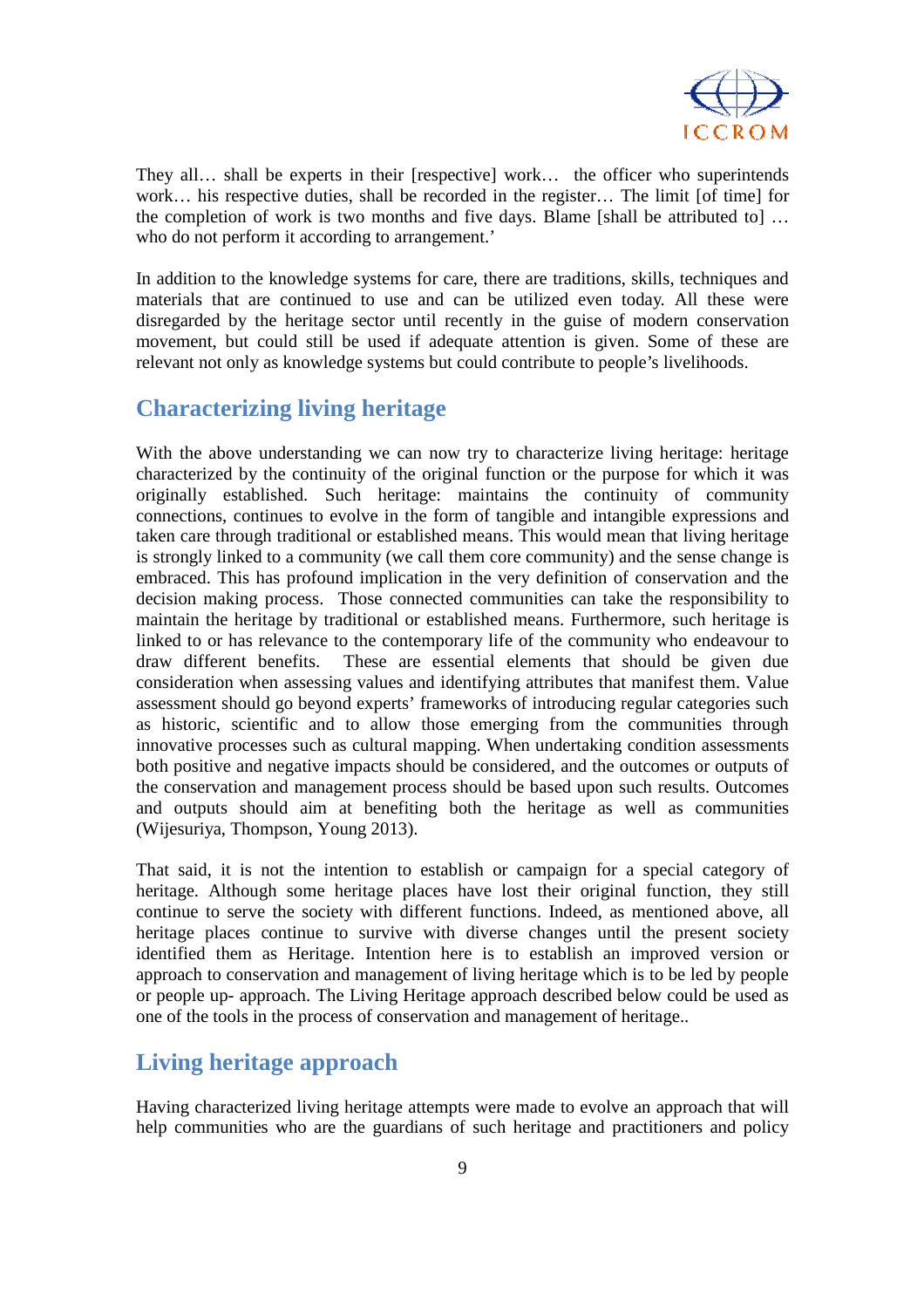

makers to re orientate their attitudes. Continuity of the original function being the core concept, this approach aims at empowering the core community and their needs to dictate the conservation decision making process. In other words this approach is about managing all aspects of continuity mentioned above. As much as the assessment of values are challenging, identifying the core communities may pose challenges. Defining original function may also pose challenges. Nevertheless, there are many heritage places people identified as living heritage and the research has shown that they linked to the continuity of original function and the most challenging task is to deviate from the current philosophical and practical approaches to conservation in recognizing the continuity. The expectation therefore is that this approach would bring a paradigm shift in characterizing living heritage and approaches to their conservation and management.

This approach has developed by comparing and contrasting the currently popular fabric based approach and the values based approaches. While it is recognized that the application of any given approach is based on a given contexts and up to the policy makers, practitioners or the communities to make conservation decisions, the intention is to highlight the key elements. It is summarized as follows:

As a philosophy: It emphasizes continuity which invariably brings change as the primary driver for the definition, conservation and management of heritage.

As a process: It facilitates a community-led (bottom-up), interactive approach to conservation and management by: emphasizing a core community and their values (recognizing the hierarchy of values and stakeholders); recognizing change as inevitable; utilising traditional or established management systems (in terms of knowledge, practices & materials) for the long term care of heritage and bring reciprocal benefits.

As a product: long term sustainability in safeguarding heritage with an empowered community engaged in decisions made for them and their heritage.

### **Conclusions**

Living heritage approach addresses some of the gaps in the other approaches such as diversity and context dependency and community in decision making processes in defining, conservation and management of heritage. This approach can be primarily applicable to living heritage as characterized above but also easily adaptable to heritage in general. Indeed, while much of the early work on the living heritage approach came out of research and pilot projects in Asia, it can be readily adopted and adapted for heritage in other contexts. In particular, living heritage is proving to be a useful framework for conservation globally where there is still a clear living heritage tradition with continuity of use (e.g. religious buildings, urban landscapes, London underground, etc.) but also where communities have been cut off from their heritage by modern heritage management systems yet where attempts are being made to reinstate the heritage/community relationship.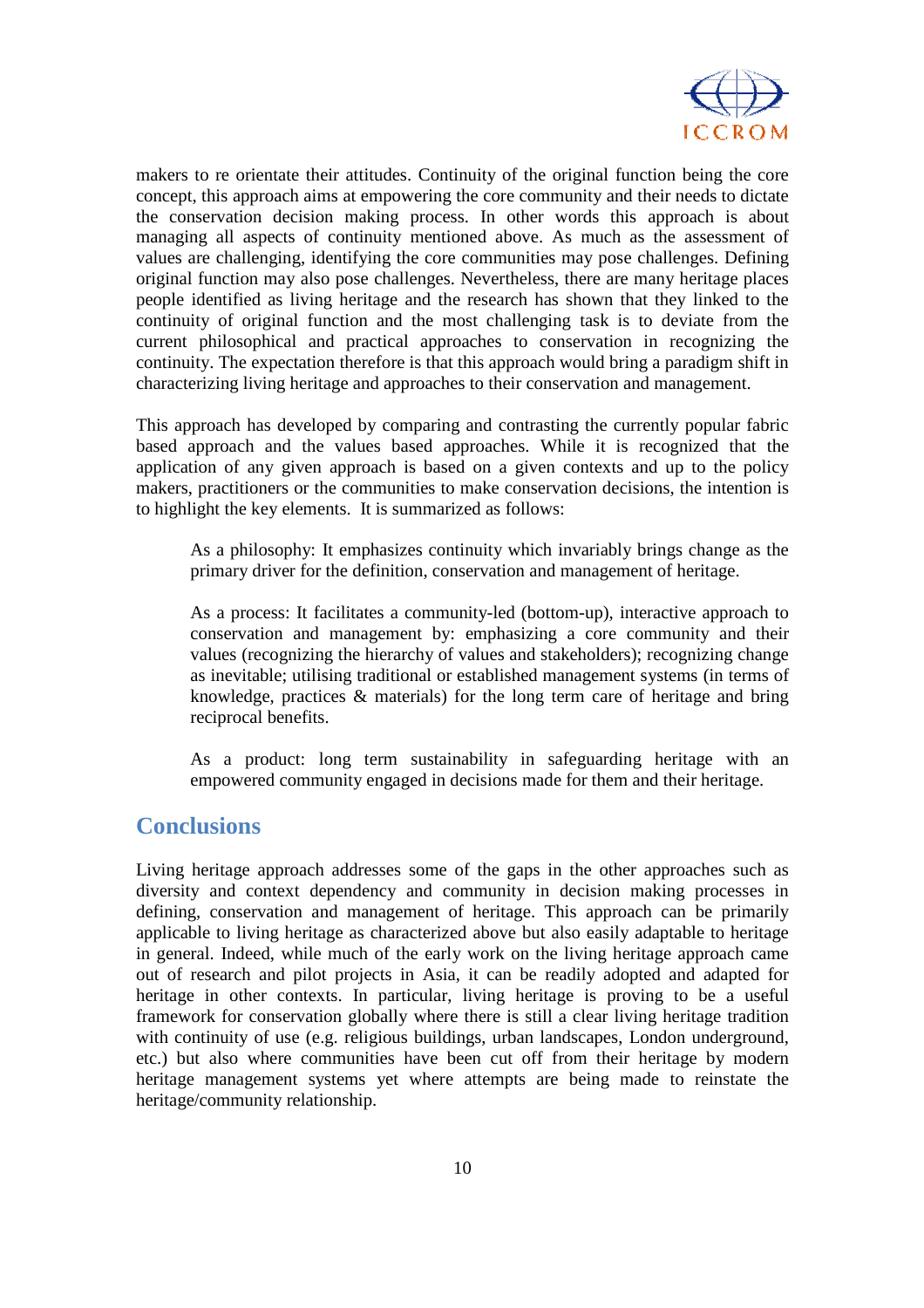

Application of the living heritage approach and its implications for issues such as authenticity has been discussed and developed. These applications and implications deserve a separate paper-length discussion, but here it will suffice to highlight that approaching the issues like 'authenticity' in relation to 'continuity' and 'community' (as discussed above) helps to resolve many tensions between heritage practitioners and local communities. It is hoped that this people-centred approach to conservation and management emerged as a result of living heritage programme will serve a useful approach for all since it aims to respect the voice(s) of communities, recognising their identities, sense of heritage ownership/custodianship and capturing benefits that can be delivered. Heritage may be tangible or intangible and their protection is paramount, but is meaningless unless they are linked to people and their wellbeing. The Living Heritage Sites programme and the Living Heritage Approach has revealed the potential for a community-led, interactive and inclusive approach of heritage management, which will certainly be refined and developed through its application in practice. It is crucial to continue extensive discussions based on the application of the Living Heritage Approach in field projects along with the dissemination of information and methodologies through workshops.

# **Bibliography**

Anyon, R. (1991) Protecting the Past, Protecting the Present: Cultural resources and American Indians Accessed 20 June 2012 http://www.nps.gov/seac/protecting/html/5banyon.htm

Anyon, R 1991. Protecting the Past, Protecting the Present: Cultural resources and American Indians In, G.S.Smith and J.E. Ehrenhard (eds.) Protecting the Past, Boca Raton: CRC Press: p. 215-222.

Dagen, B. (trans) (1985) *Mayamatha-an Indian Treatise on Housing, Architecture and Iconography*, Sitaram Bharatiya Institute of Scientific research, New Delhi.

Emerick, K. 2003. Use, value and significance in heritage management in Layton, R.; Stone, P.G.; Thomas, J. (eds.): Destruction and conservation of cultural property. London, p. 276-285

Marshall, J (1923) Conservation Manual, Superintendent Government Printing, Calcutta, India

Matunga, H. Wahi Tapu: Maori sacred sites, in: CARMICHAEL, D.L.; HUBERT, J.; REEVES, B. et al. (eds.): Sacred sites, sacred places. London 1994, pp. 217-226

Ndoro, W. and P. Tauvinga. (2003) "The Vandalism of the Domboshava Rock Painting Site, Zimbabwe: Some Reflections on Approaches to Heritage Management." In: Conservation and Management of Archaeological Sites, Vol. 6, N. 1, p. 3-10.

Paranavitana, S. (1945) *Administrative Report of the Department of Archaeology 1940-45.*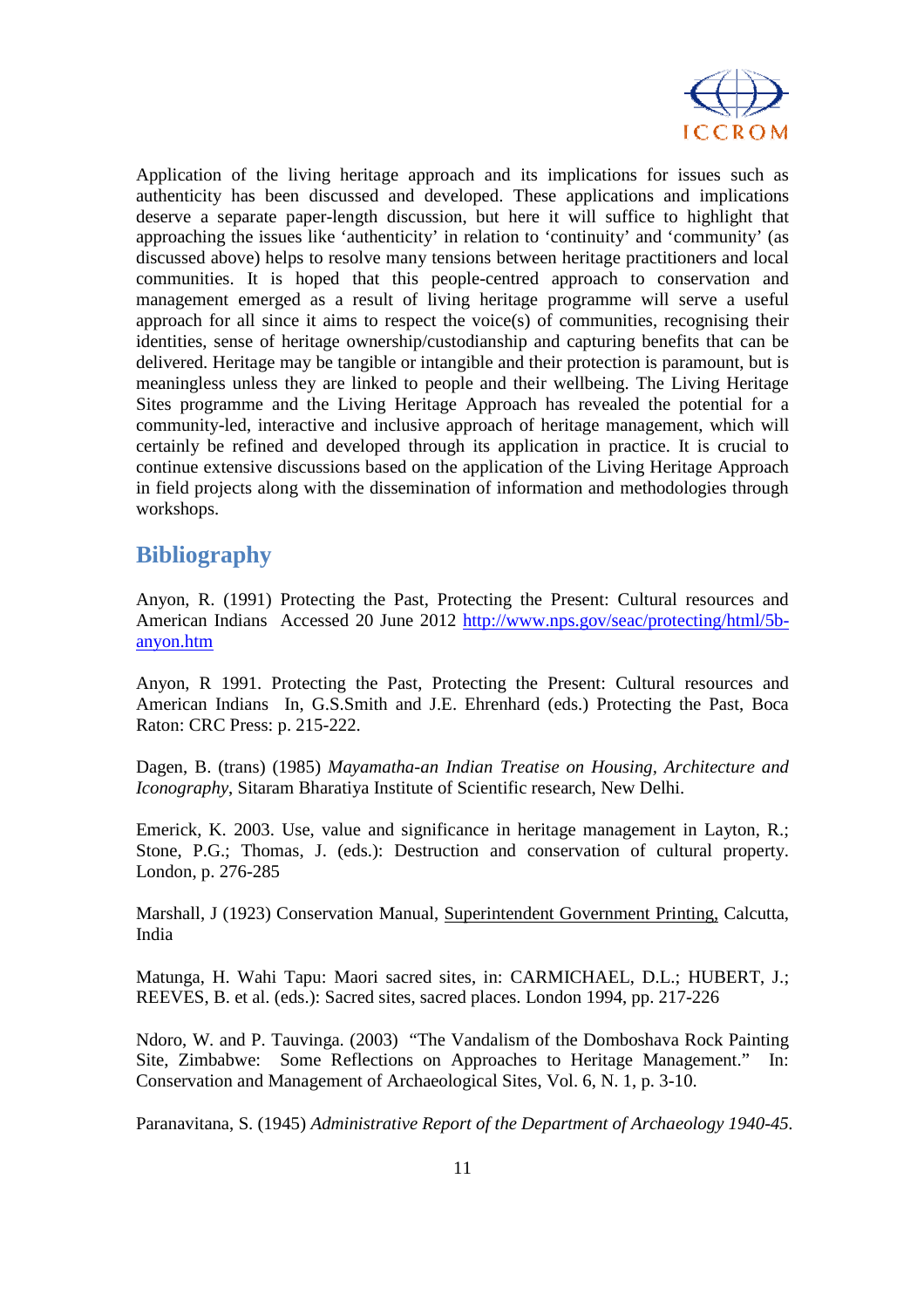

Colombo: Government Publication Bureau.

----------- (1947) *Protection of Ancient Monuments other than Those on Crown Land. A Pamphlet,* Colombo: Government Publication Bureau.

Philippot, P. (1996) "Restoration from the Perspective of Humanities in Historical and Philosophical Issues". N. STANLEY-PRICE, K. TALLY (JR), & A.M. VACCARO (eds), *Reading in the Conservation of Cultural Heritage: The Getty Conservation Institute*, Los Angeles, 1996

Stovel, H, Stanley-Price N. & Killick, R. (eds.) (2005) Conservation of Living Religious Heritage, ICCROM, Rome, Italy

Stanley-Price N., Killick, R. (eds), *Post war recovery and Conservation*. ICCROM Conservation Studies 7 (ICCROM, Rome), 2007

Wijesuriya, G., Wright, E., (2005) Report of the Workshop on 'Living Heritage: Empowering Community' held in Phrae, Thailand, 21-25 December 2005. Unpublished ICCROM documents.

Wijesuriya, G. 2005, "Past is in the Present: Perspectives in Caring for Buddhist Heritage". H.STOVEL,N. STANLEY-PRICE, & R. KILLICK, (eds), *Conservation of Living Religious Heritage,* ICCROM Conservation Studies 3 (ICCROM, Rome), 2005, pp. 31-43

Wijesuriya, G. (2007). 'Conserving Living Taonga: The Concept of Continuity', in Sully, D. (ed) Decolonising Conservation-Caring for Maori Meeting Houses outside New Zealand, Walnut Creek, California: Left Coast Press. p 59-69

Wijesuriya, G, (2007) "The Restoration of the Temple of the Tooth Relic in Sri Lanka: a post-conflict cultural response to loss of identity". N. STANLEY-PRICE (ed), *Cultural Heritage in Postwar Recovery*, ICCROM Conservation Studies 7 (ICCROM, Rome),

Wijesuriya, G. 2010. 'Conservation in Context', In Falser, M.S., Lipp, W., Tomaszewski, A. (eds.) Proceedings of the International Conference on 'Conservation and Preservation-Interaction between Theory and Practice, In memoriam Alois Riegl (1858-1905)', Firenze, Edizioni Polistampa. P. 233-248.

Recommendations of the Madrid Conference in 1909. Accessed on 20.06.2012.http://www.getty.edu/conservation/publications\_resources/research\_resources /charters/charter01.html